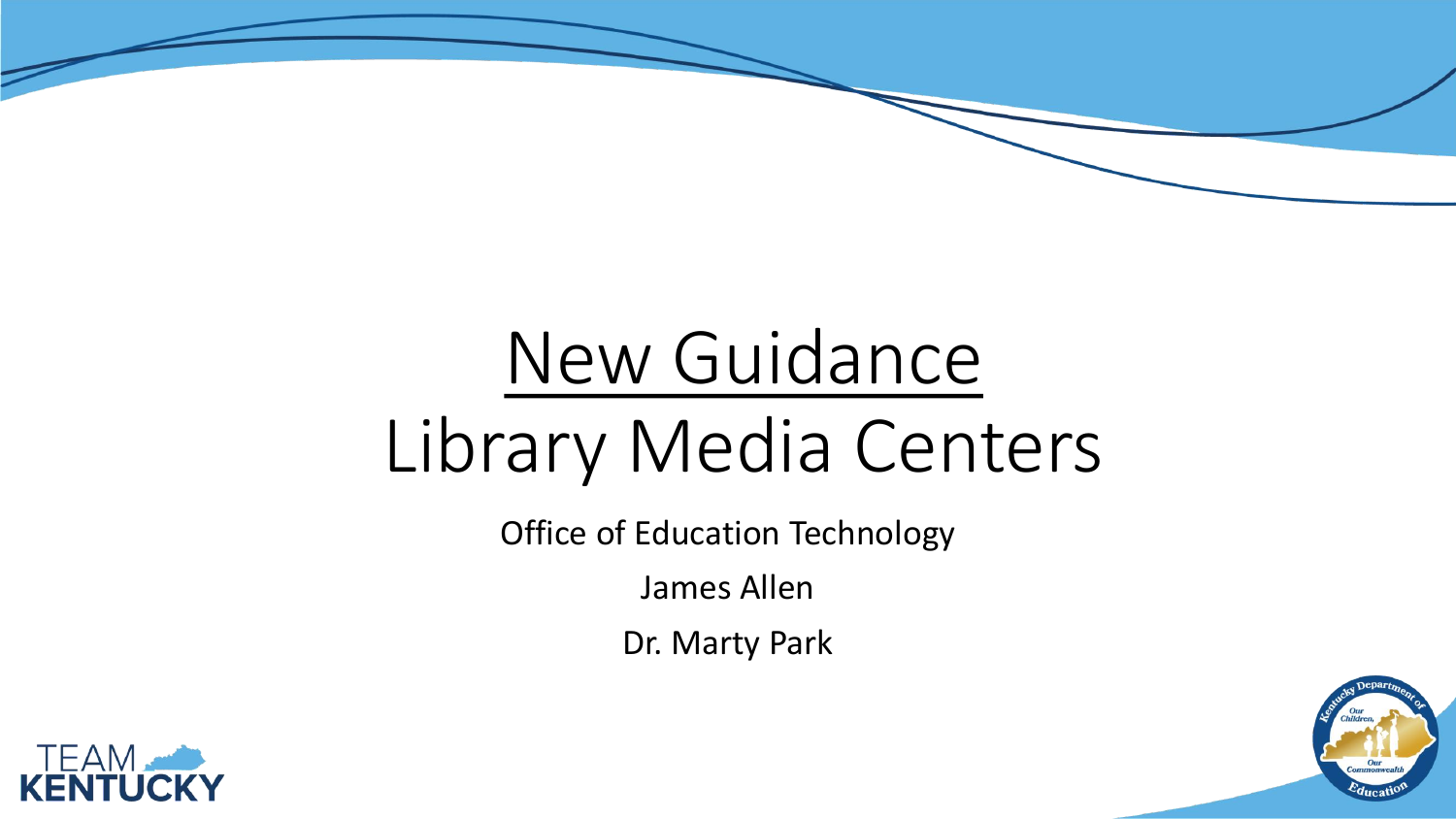## Library Services

- Continuing the operation of the school library safely is important for your students' educational experience.
- Guiding Questions
	- What are the distancing and sanitizing needs?
	- What modifications are needed for regular services provided by the LMC?
	- How can the Library Media Specialist be a strong support for students and staff for the variations of in-person and remote learning that may occur this year?

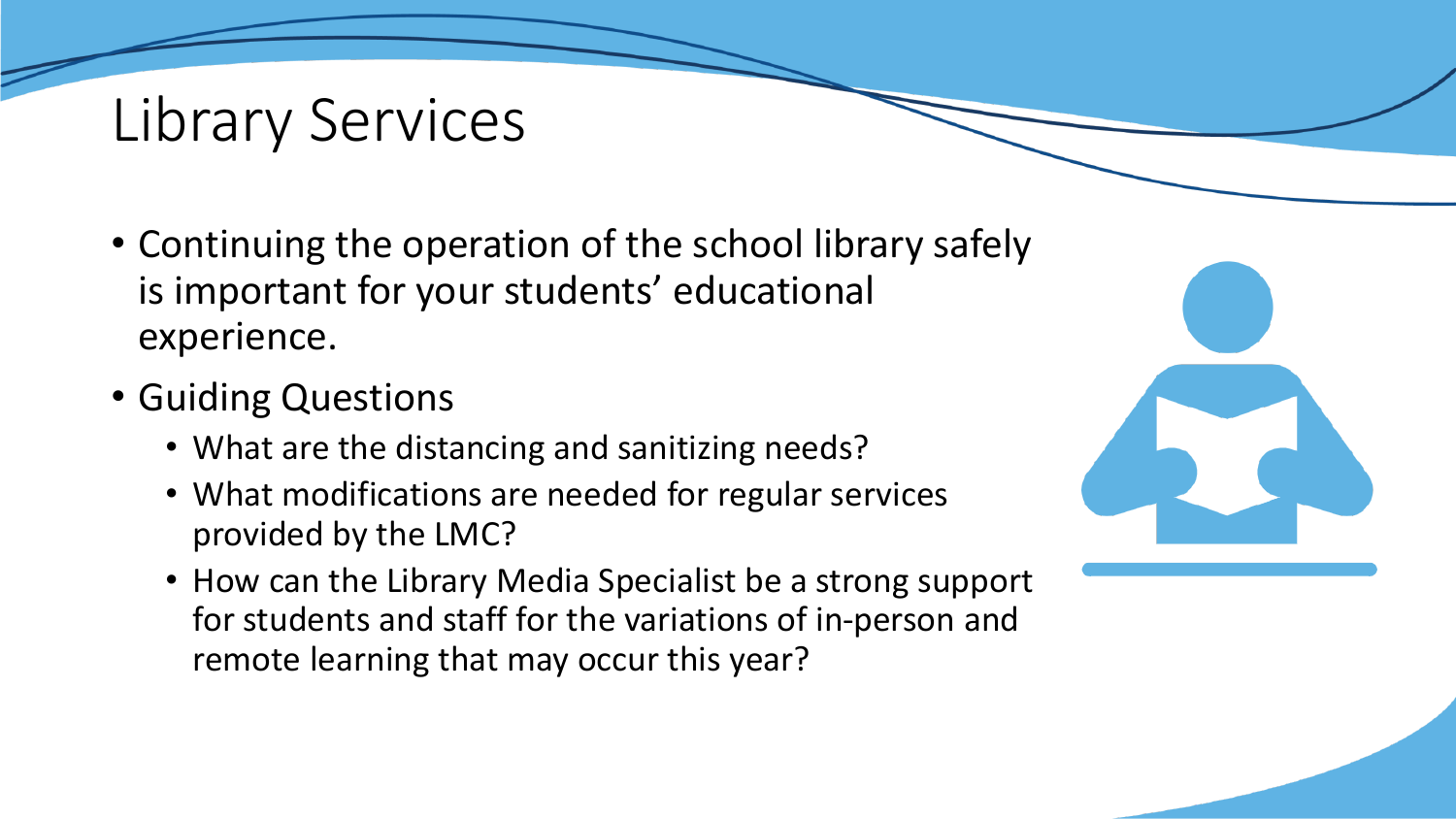## Distancing and sanitizing needs?

- Designate traffic patterns to help minimize contact to surfaces
- Consider where occupancy limitations may be needed to adhere to social distancing.
- Consider creating an online space for staff to view, and possibly reserve, available times and areas for library use.

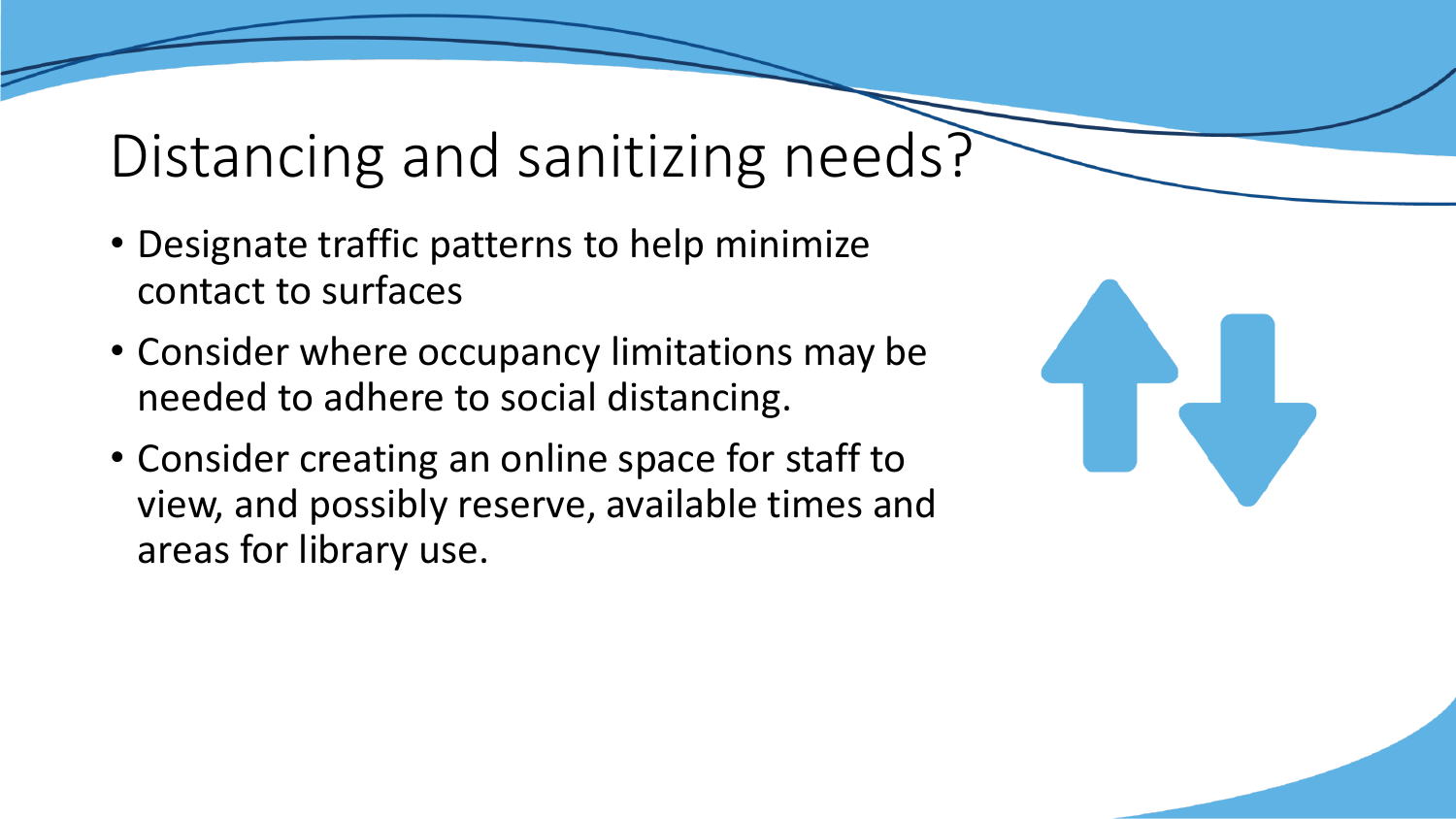## Distancing and sanitizing needs?

- Consider options appropriate for selecting materials to check out.
	- Use online catalog to place holds on materials and have library staff retrieve items and check them out to students and staff.
	- Limit student browsing directly from shelves by having them select options in the online catalog before retrieving items.
	- Create a system where students at home can reserve items to be picked up at school or delivered with school meals.

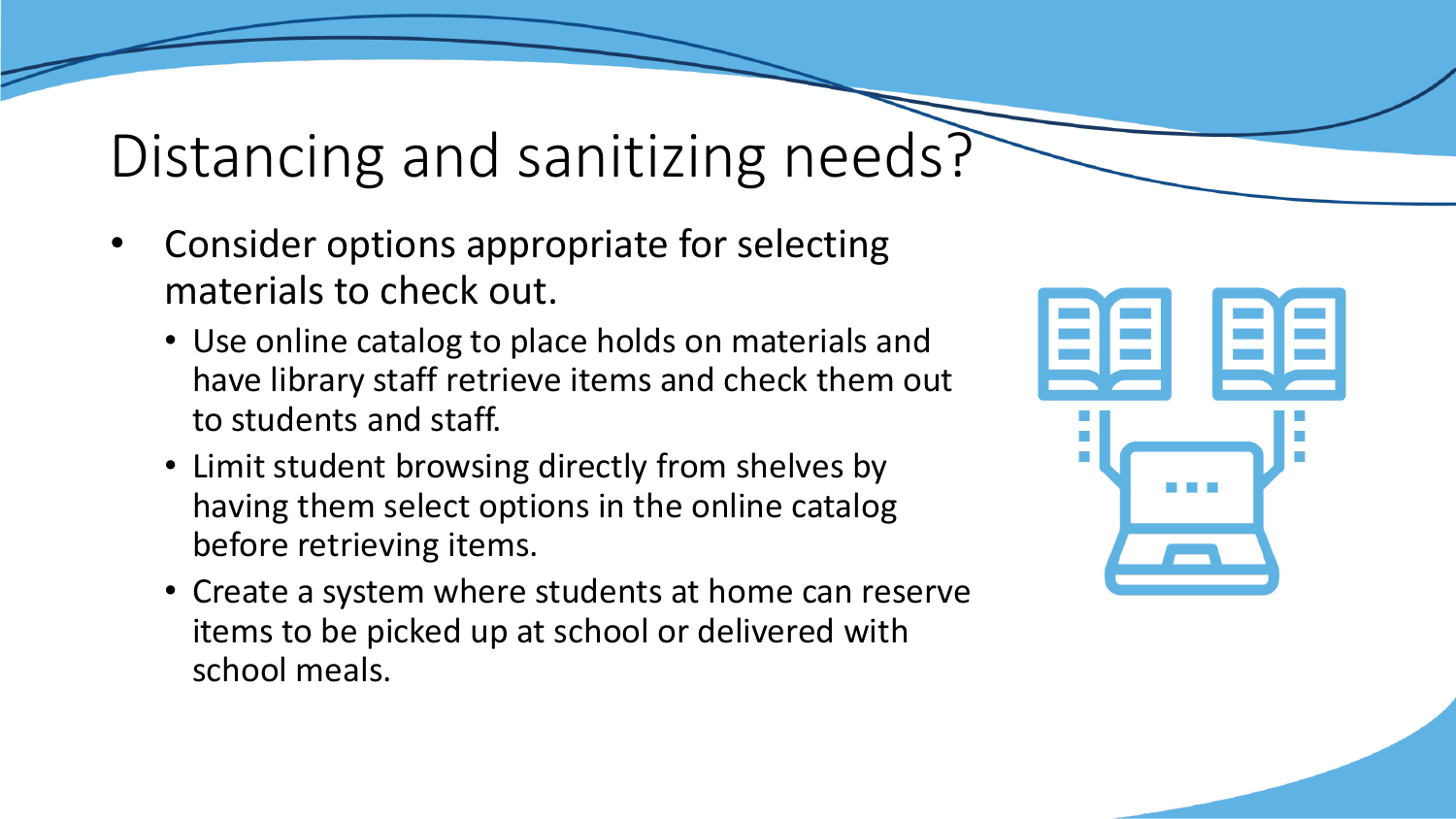## Distancing and sanitizing needs?

- Maintain libraries to reflect district distancing guidelines and clean space between student visits:
- If students are selecting books for check-out in physical space, limit contact during process.
- Re-shelving Books
	- When you get materials back, keep them quarantined for at least 4 days.
- Sanitize tables and circulation desk between class visits. Note this will require extra time between classes.

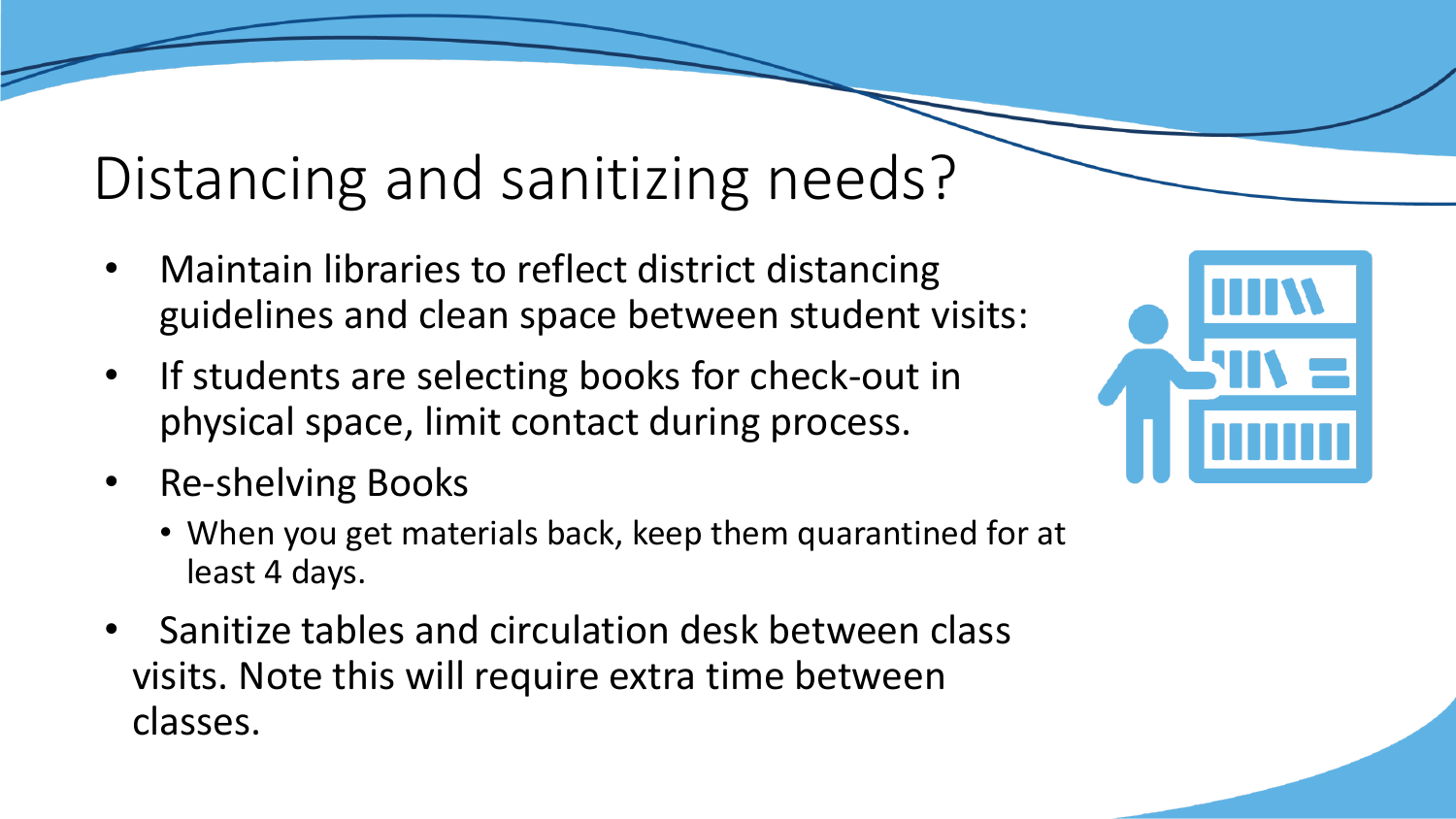## Modifications needed for regular services provided by the library media center?

- Work with technology and curriculum teams to provide professional learning for staff on the use of digital tools, including instructional strategies, data privacy, cyber security, and ethical practice.
- Work to leverage funds for student use of the Kentucky Virtual Library (KYVL), with access to 217,000+ eBooks, 1,600 full text magazines and journals, encyclopedias, 55,000 primary source documents, ACT prep, etc.
- Promote and facilitate the use of online resources, such as eBooks, audiobooks, research databases, and instructional tools.

EDUCATION  $Ker \in \mathbb{R}$ 

**KENTUCKY VIRTUAL LIBRARY** 

KIYIV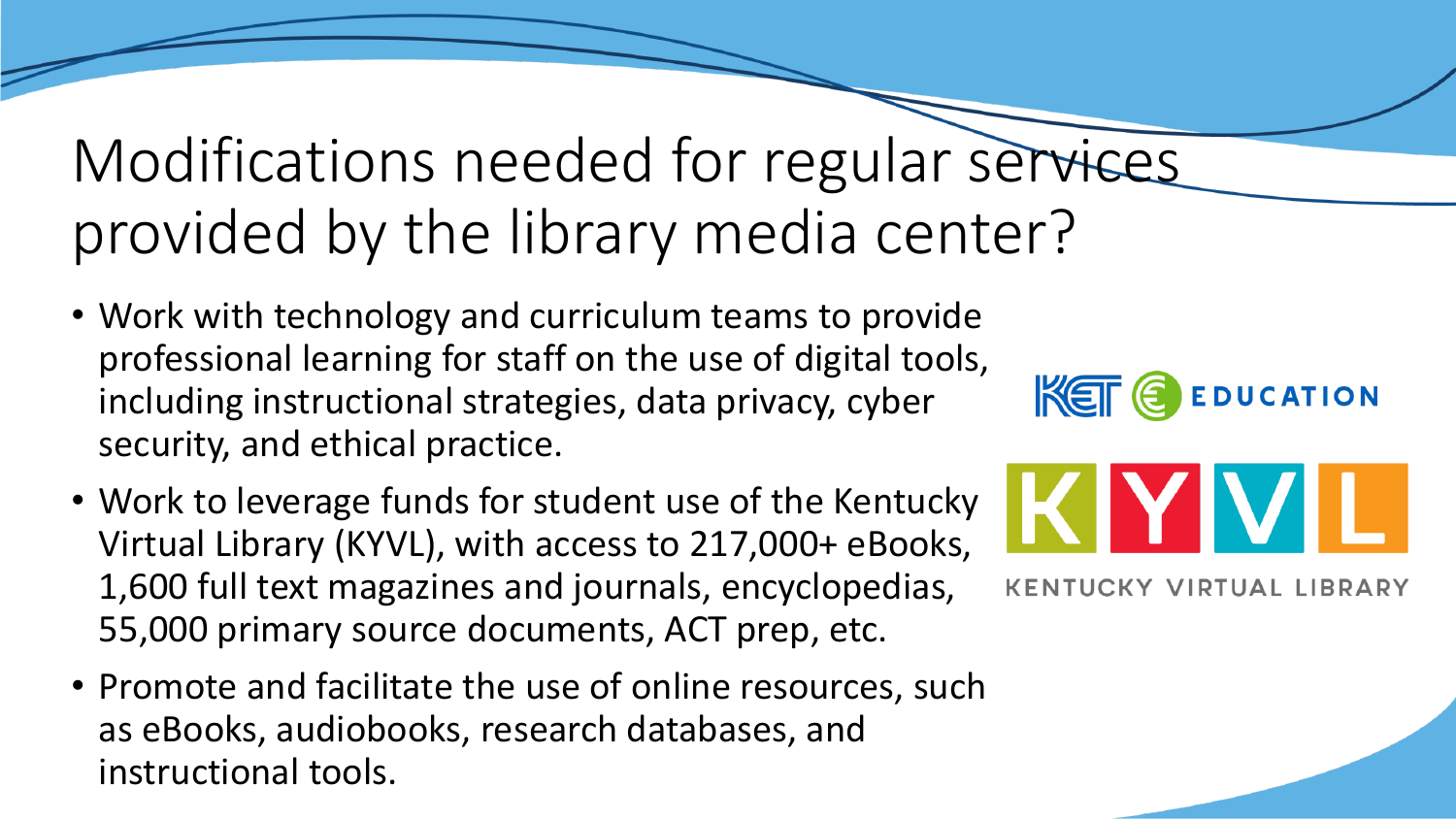How can the Library Media Specialist be a strong support for students and staff for the variations of in-person and remote learning?

- Reading promotion
- Maintaining relationships and contact with students
- In-person or virtual Co-Teaching
- Curriculum and instruction support through inperson or virtual collaboration

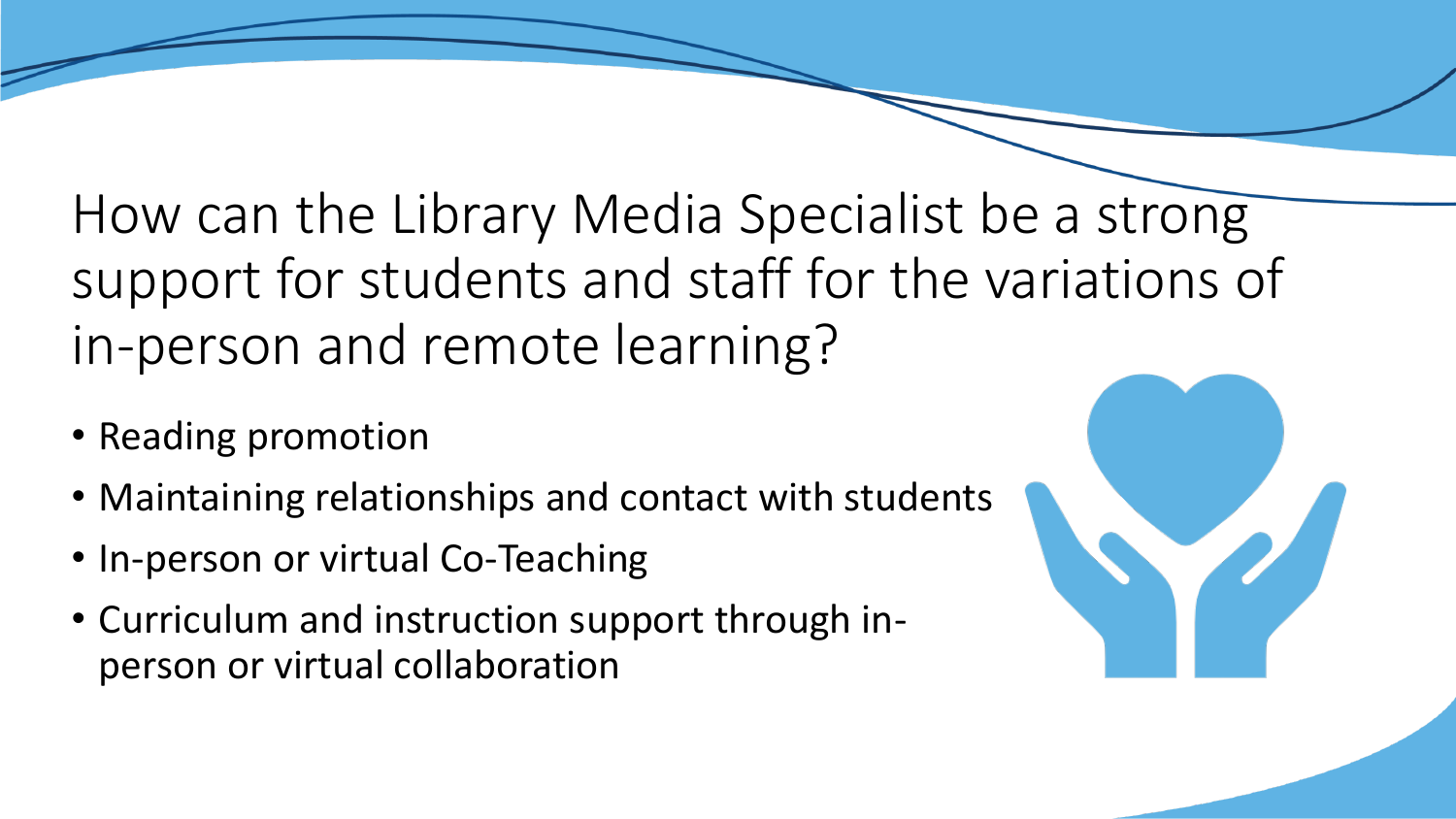How can the Library Media Specialist be a strong support for students and staff for the variations of in-person and remote learning? 0

- Specific instruction in digital citizenship, ethical use of information, accessing quality digital content
- Curation of quality digital content for students, teachers, and parents
- Assist in locating eBooks and audiobooks
- On-demand video tutorials
- "To-go" style resource check out

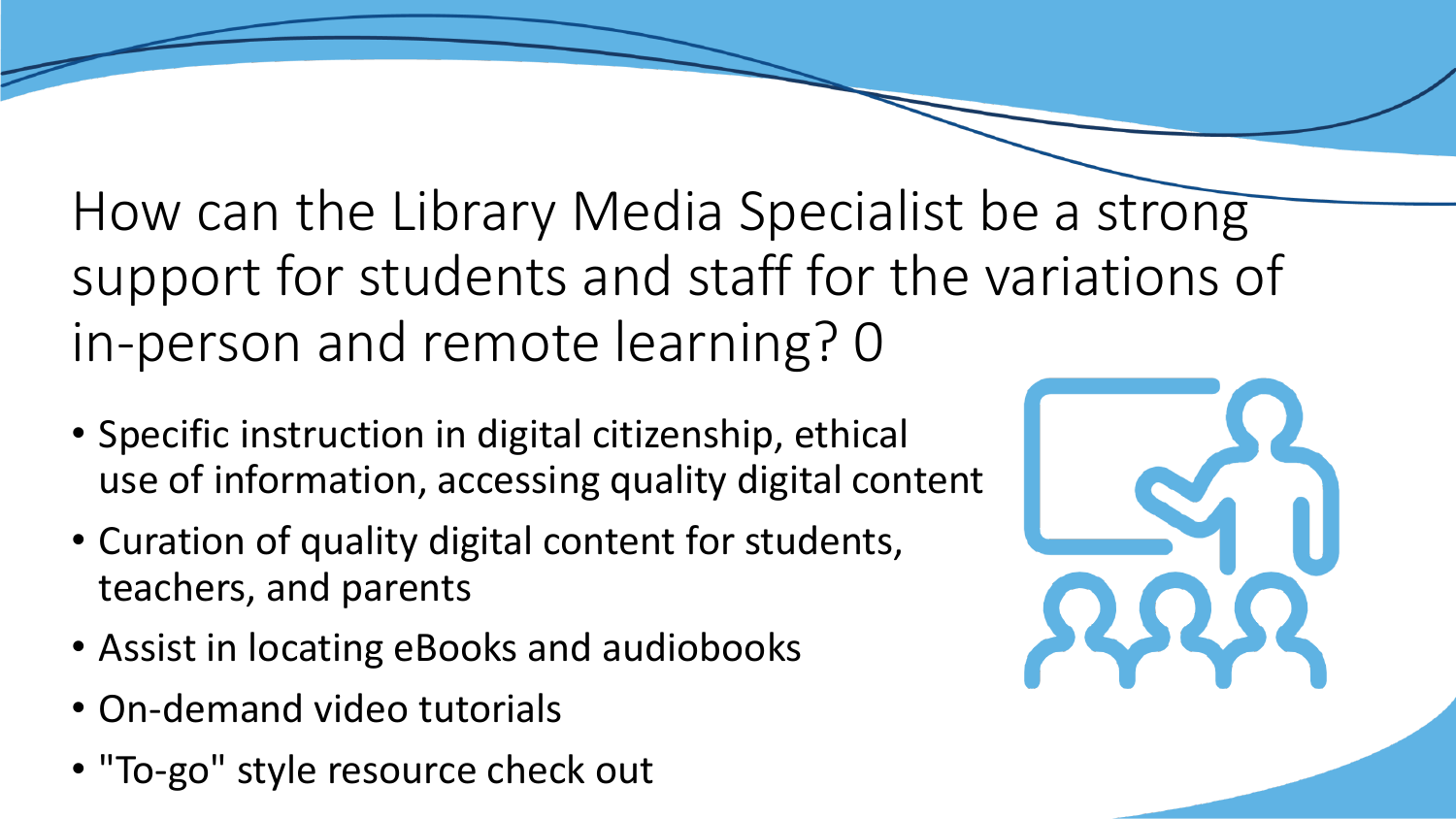# New Guidance Virtual Class Size

Kelly Foster, Office of Continuous and Support Marty Park, Office of Education Technology



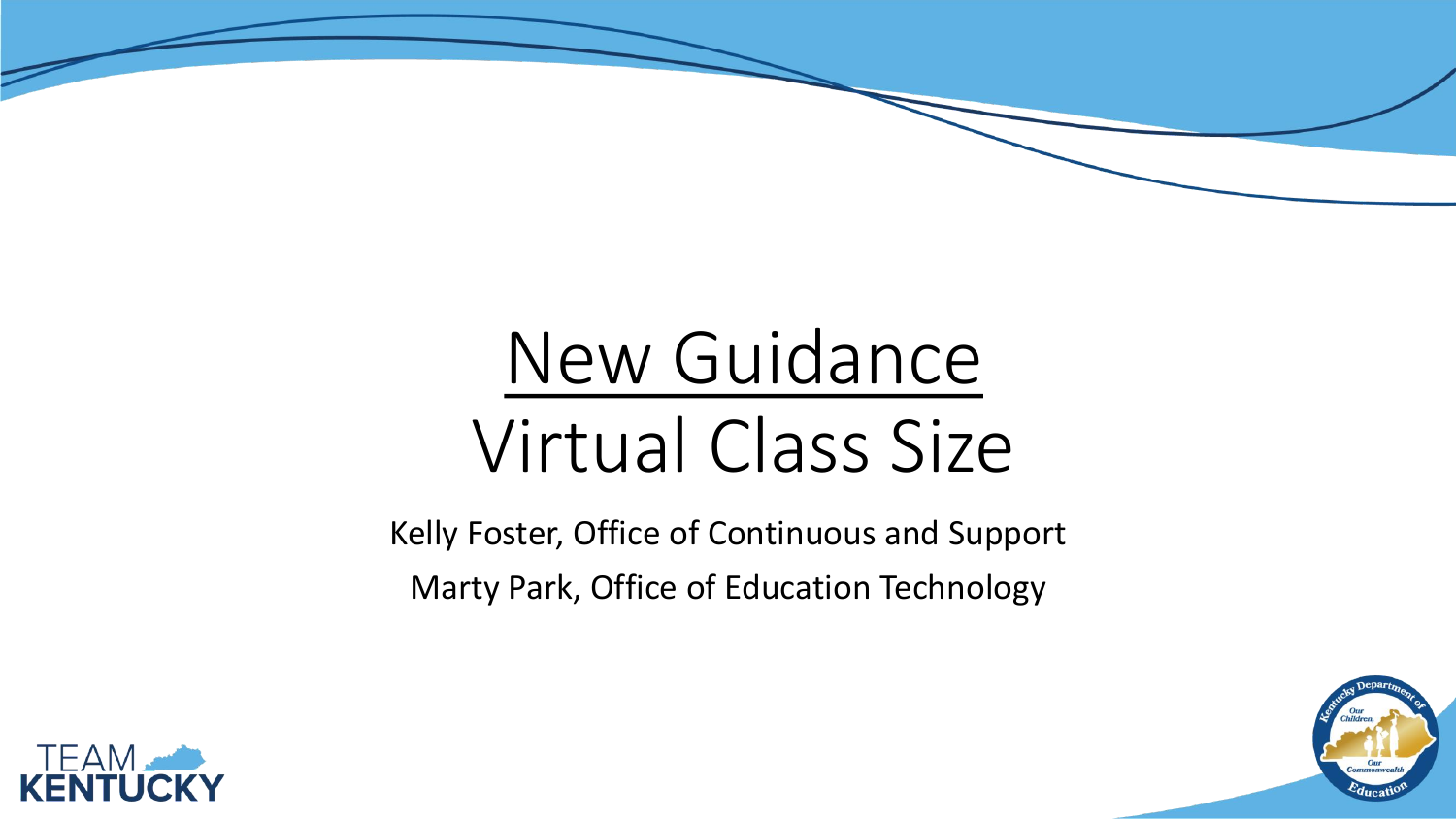## General Education Class Sizes in

Schools with a School-Based Decision Making

- Council
- The maximum class sizes established in KRS 157.360(5)(a) do not apply to schools with an SBDM.
- Instead, policies and procedures of the SBDM should be consulted and revised as needed to ensure locally established class maximums are appropriate in light of the re-opening plans of the district and school.
- Unless the local board of education has adopted class size maximums that are the same as or more restrictive than those prescribed in statute, the SBDM has the authority to exceed class sizes established in KRS 157.360(5)(a) and, pursuant to 702 KAR 3:190, "exemptions from class size maximums shall not be required" for general education classes.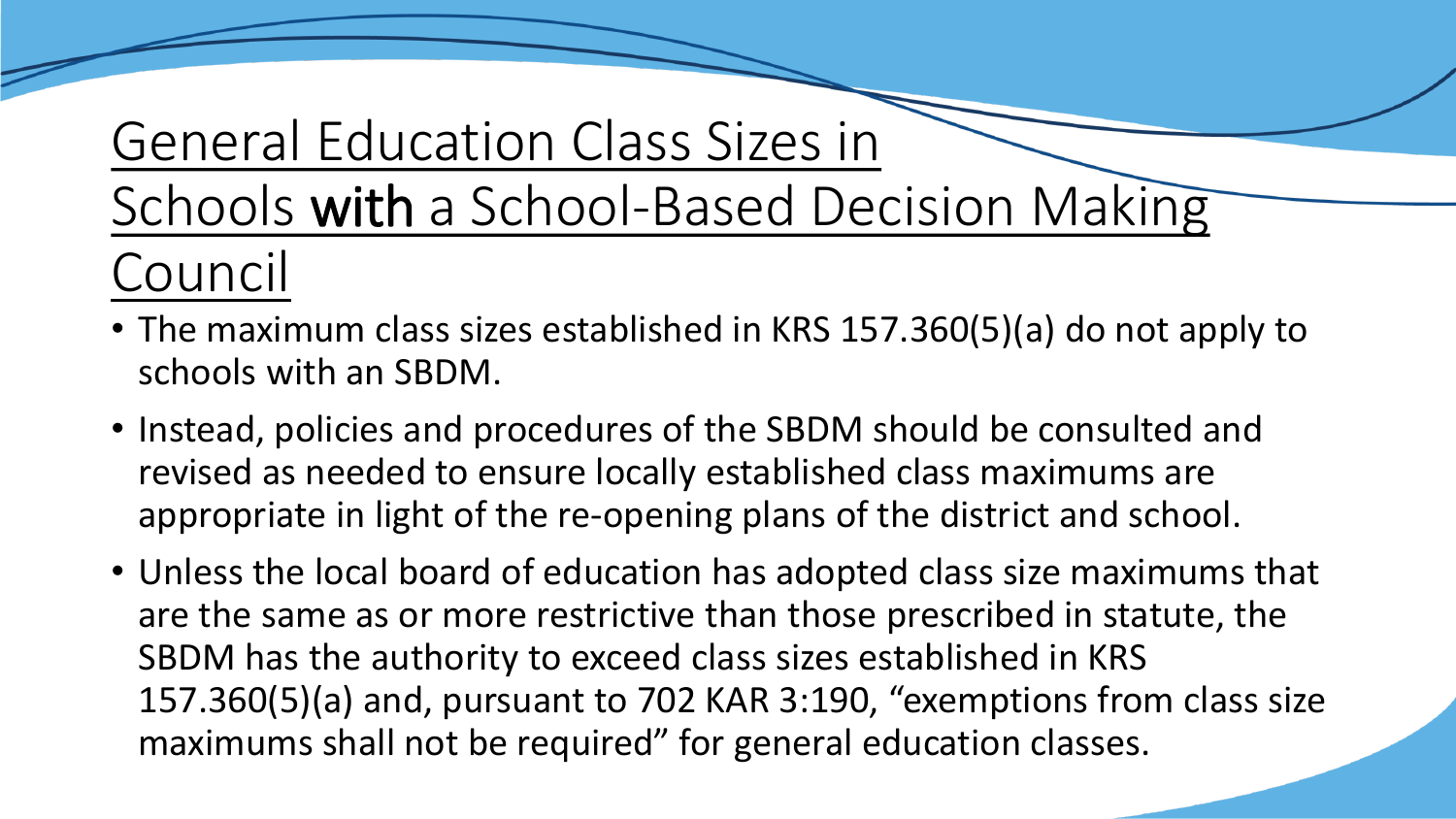### General Education Class Sizes in

### Schools without a School-Based Decision Making Council

- Schools and programs that lack an SBDM must comply with KRS 157.460(5)(a), which prescribes the following class sizes:
	- Primary: 24 to 1;
	- Grade 4: 28 to 1;
	- Grades 5-6: 29 to 1; and
	- Grades 7-12: 31 to 1; however, a teacher cannot have more than 150 pupil hours in a day.
- However, a superintendent of an impacted school or program can request an exemption "when unusual circumstances warrant an increased class size."
- The KDE views the State of Emergency due to COVID-19 as "unusual circumstances" that justify exemptions be granted to class size maximums for the 2020-2021 school year.
- Any superintendent seeking an exemption for one or more general education classes in one or more schools or programs should contact Associate Commissioner Kelly Foster by email to receive a straightforward form to complete.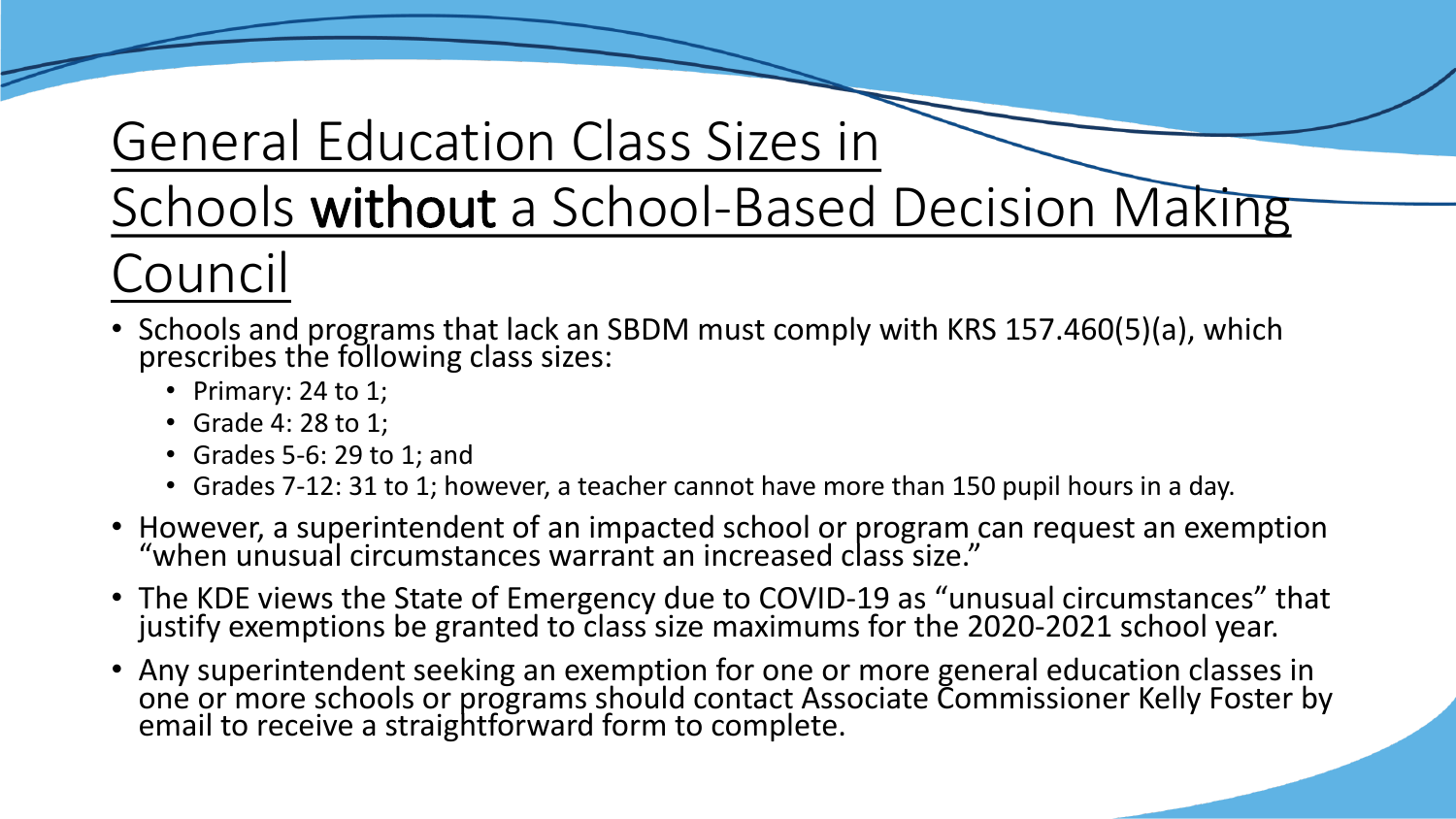#### KDE recommends:

- Keep students at the center of the decision by identifying the resources (per "course") necessary to ensure a high-quality learning experience occurs.
- considerations for design decisions:
	- the ability to enlist additional facilitators per course,
	- the availability of additional content coaches and
	- teacher-friendly features within the platform used for virtual instruction.
- Further understand teacher capacity as it relates to student interactions. Develop a plan to gauge efficacy of interactions.